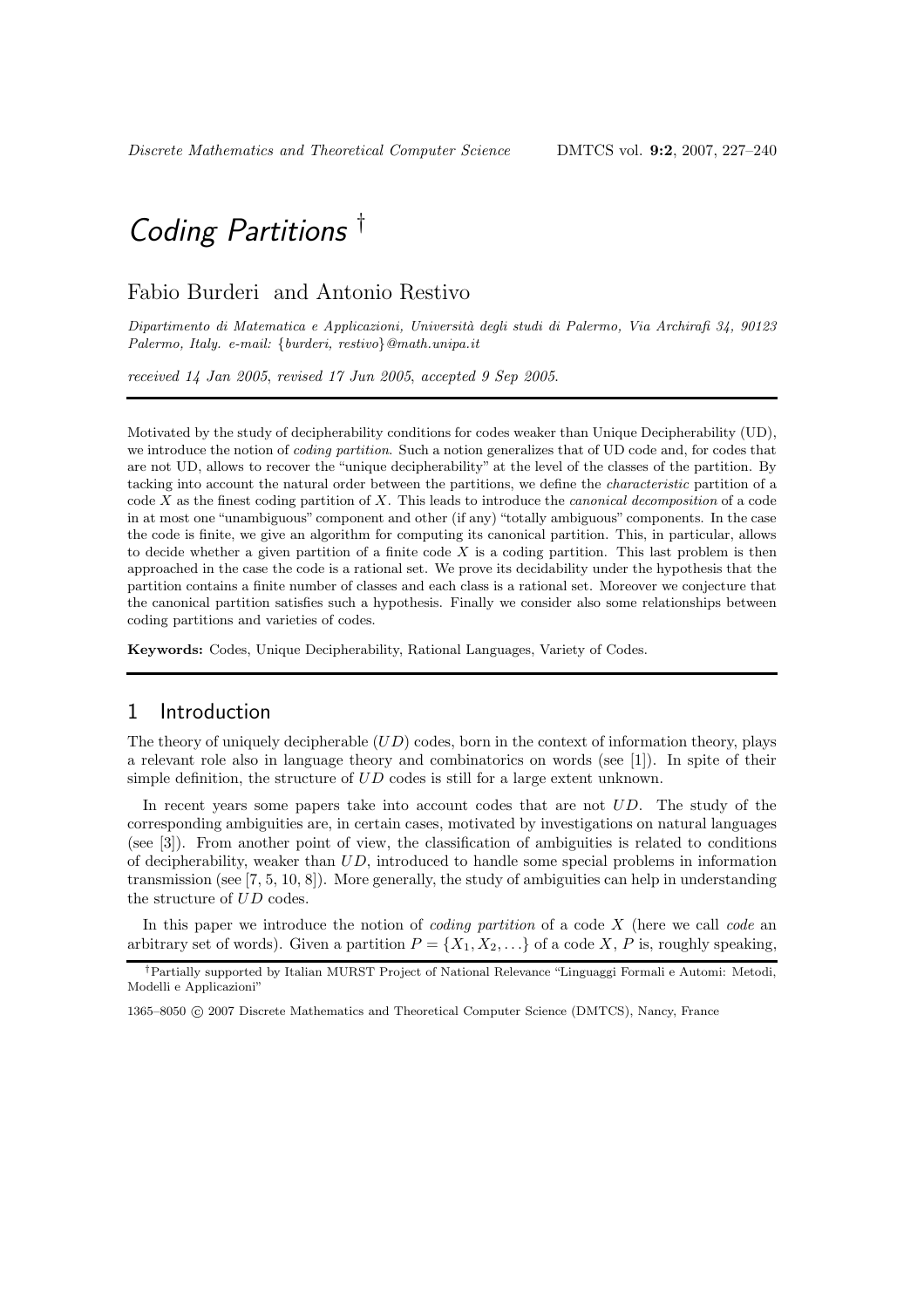a coding partition of X if any word  $w \in X^*$  has a unique factorization  $w = z_1z_2 \cdots z_t$ , where each "block"  $z_i$  is the concatenation of words from one class of  $P$ , and consecutive "blocks" are concatenations of words from different classes of P. The notion of coding partition generalizes that of UD code: indeed UD codes correspond to the extremal case in which each class contains exactly one element. In general, for codes that are not  $UD$ , the notion of coding partition allows to recover "unique decipherability" at the level of classes of the partition. In other words, such notion gives a tool to *localize* the ambiguities for a code that is not  $UD$ : indeed the ambiguities are bordered inside the individual classes of the partition and a sort of mutual unambiguity holds between the different classes.

By taking into account the natural ordering between the partitions of a set  $X$ , where finer is higher, we have that the coding partitions form a complete lattice. As a consequence, given a code  $X$ , we can define the finest coding partition  $P$  of  $X$ . It is called the *characteristic* partition of X and it is denoted by  $P(X)$ .

The structure of  $P(X)$  gives useful information about coding properties of X. In particular, an extremal case (each class of  $P(X)$  contains only one element) corresponds to  $UD$  codes. The opposite extremal case  $(P(X)$  contains only one class) gives rise to the definition of *totally* ambiguous code. Such considerations leads to define a *canonical decomposition* of a code in at most one unambiguous component and in a set (possibly empty) of totally ambiguous components.

In Sec.3, we consider the case of a finite code  $X$  and we present an algorithm that gives the canonical decomposition of X. In particular, the algorithm allows also to decide: 1) given a partition P of X, whether P is a coding partition of X, and 2) given a code X, whether it is totally ambiguous.

In Sec.4, we take into account the rational case. We consider a partition  $P = \{X_1, X_2, \ldots, X_n\}$ of a rational code X in a finite number of classes and such that all classes  $X_i$  are rational sets. We define a rational relation related to such a partition, and we prove that the partition is coding if and only if the rational relation is a function. This allows to decide whether the partition is coding.

In the last section, we consider the relationships between coding partitions and varieties of codes (see  $[5]$ ). We prove that, given a coding partition of a code X, if each class of the partition belongs to a given variety of codes, then X belongs to the same variety.

## 2 Partitions of a code

Let  $A$  be a finite alphabet. Let  $A^*$  denotes the free monoid generated by  $A$ , i.e. the set of words over the alphabet A, and let  $A^+ = A^* \setminus \{\varepsilon\}.$ 

A code X over A is a subset of  $A^+$ . The words of X are called *code words*, the elements of  $X^*$ messages, where  $X^*$  denotes the submonoid of  $A^*$  generated by  $X$ , i.e. the set of words obtained concatenating elements of X.

A code X is said to be *uniquely decipherable*  $(UD)$  if every message has a unique factorization into code words, i.e. the equality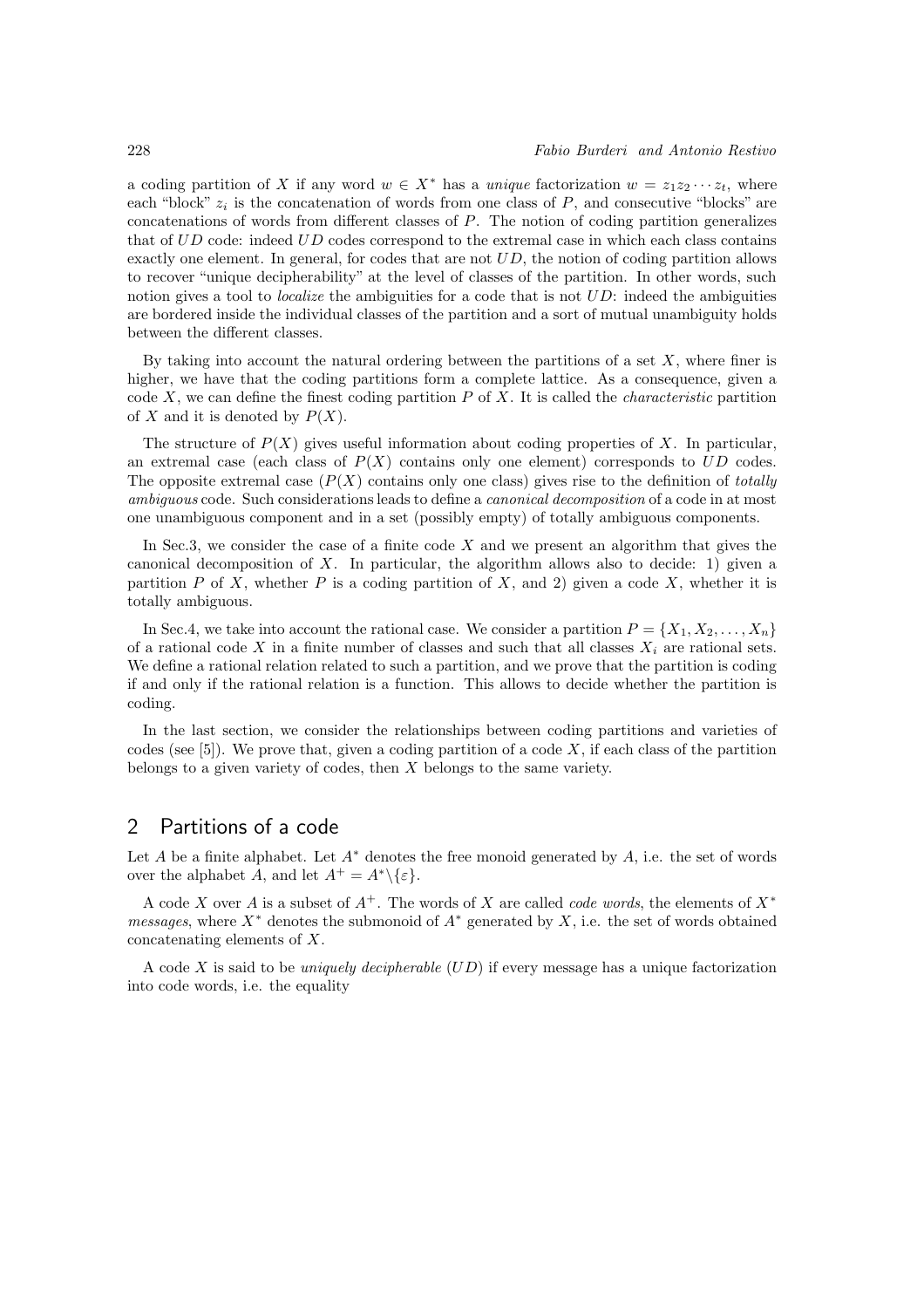$$
x_1x_2\cdots x_n=y_1y_2\cdots y_m,
$$

 $x_1, x_2, \ldots, x_n, y_1, y_2, \ldots, y_m \in X$ , implies  $n = m$  and  $x_1 = y_1, \ldots, x_n = y_n$ .

The theory of UD codes has been widely developed, and it is closely related also to problems in automata theory, combinatorics on words, formal languages and semigroup theory. A complete treatment of such theory can be found in [1].

Remark 1 In literature, in general, the word code denotes a UD code (see [1]). In this paper we take also into account conditions of decipherability weaker than UD. This motivate the choice to call *code* an arbitrary subset of  $A^+$ .

Let  $X$  be a code and let

$$
P = \{X_1, X_2, \ldots, X_i, \ldots\},\
$$

be a partition of X i.e. :  $\bigcup_{i\geq 1} X_i = X$  and  $X_i \cap X_j = \emptyset$ , for  $i \neq j$ .

We say that a partition P is *concatenatively independent* if, for  $i \neq j$ ,

$$
X_i^+ \cap X_j^+ = \emptyset.
$$

Let  $P = \{X_1, X_2, \ldots\}$  be a concatenatively independent partition of a code X. A P-factorization of an element  $w \in X^+$  is a factorization  $w = z_1 z_2 \cdots z_t$ , where

- $\forall i \ z_i \in X_k^+, \text{ for some } k \geq 1$
- if  $t > 1$ ,  $z_i \in X_k^+ \Rightarrow z_{i+1} \notin X_k^+$ , for all  $1 \le i \le t 1$ .

The partition  $P$  is called a *coding partition* if it is concatenatively independent and moreover any element  $w \in X^+$  has a unique P-factorization, i.e. if

$$
w = z_1 z_2 \cdots z_s = u_1 u_2 \cdots u_t,
$$

where  $z_1z_2 \cdots z_s$ ,  $u_1u_2 \cdots u_t$  are *P-factorizations* of w, then  $s = t$  and  $z_i = u_i$  for  $i = 1, \ldots, s$ .

**Remark 2** If  $P = \{X_1, X_2, \ldots\}$  is a coding partition of X, in general neither X nor the sets  $X_i$ are  $UD$  codes. On the other hand P may not be a coding partition though all  $X_i$  are  $UD$ . This is shown by the following examples.

**Example 1**  $P = \{X_1, X_2, \}$ ,  $X_1 = \{00, 000\}$ ,  $X_2 = \{11, 111\}$ .  $X_1$  and  $X_2$  are not UD but all the words of  $X^+$  have a unique P-factorization.

**Example 2**  $P = \{X_1, X_2, \}$ ,  $X_1 = \{0\}$ ,  $X_2 = \{01, 10\}$ . The sets  $X_1, X_2$  are UD but the word  $w = 010 \in X^+$  has two *P*-factorizations :  $w = (0)(10) = (01)(0)$ .

**Remark 3** If X is a  $UD$  code then every partition of X is a coding partition. Therefore if e.g.  $X$  is a infinite  $UD$  code, it is possible to have coding partitions with infinitely many classes.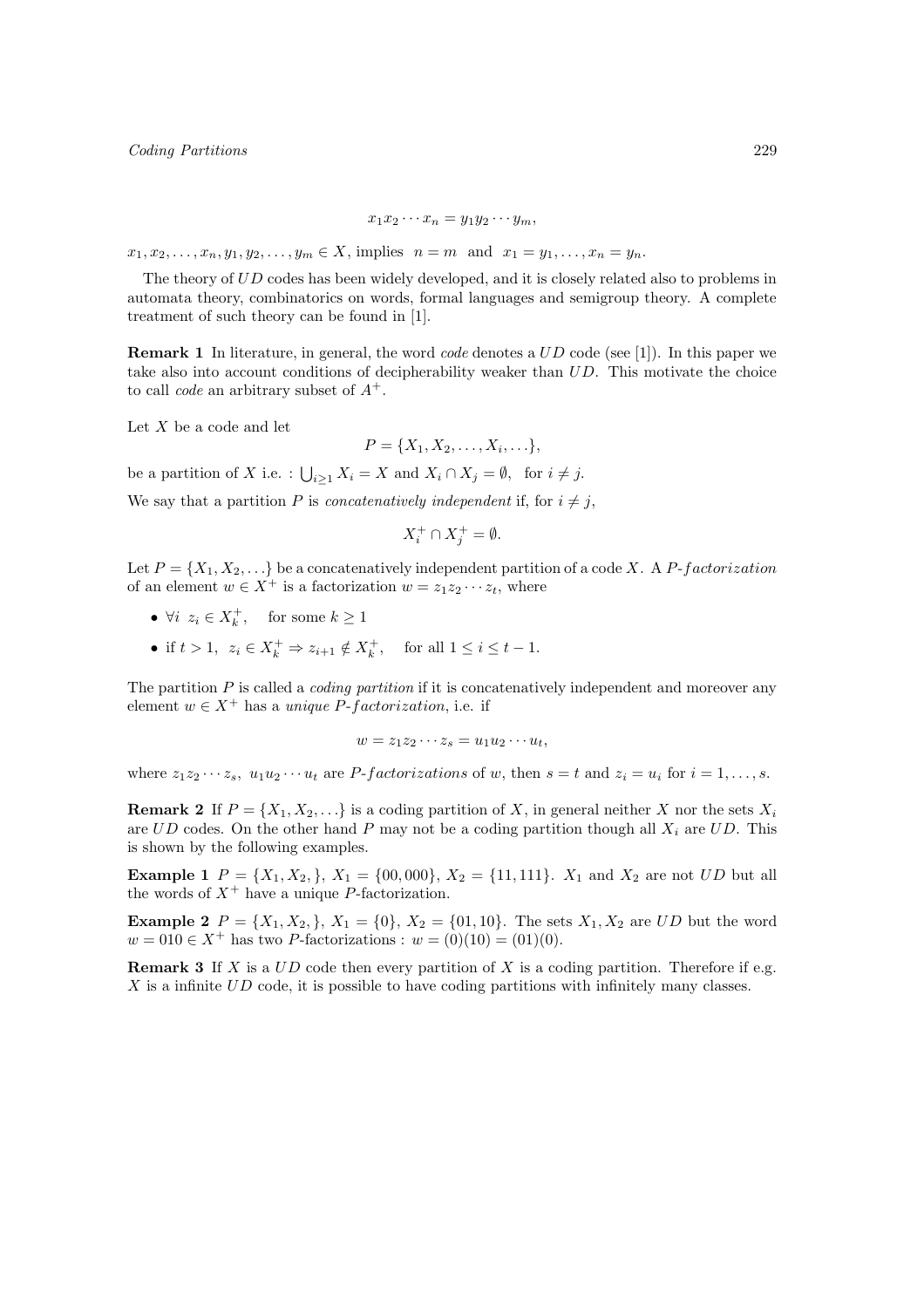Let X be a code and let  $x_1x_2\cdots x_s = y_1y_2\cdots y_t$  be two factorizations into code words of a message  $w \in X^+$ . In the sequel, when no confusion arises, sometimes we will denote by w both the "word" w and the relation  $x_1x_2 \cdots x_s = y_1y_2 \cdots y_t$ . We say that the relation  $x_1x_2 \cdots x_s =$  $y_1y_2 \cdots y_t$  is prime if for all  $i < s$  and for all  $j < t$  one has  $x_1x_2 \cdots x_i \neq y_1y_2 \cdots y_i$ .

**Remark 4** A relation  $w = x_1x_2 \cdots x_s = y_1y_2 \cdots y_t$  can be uniquely factorized into prime relations  $w = v_1v_2\cdots v_p$ , where

$$
v_1 = x_1 \cdots x_{i_2-1} = y_1 \cdots y_{j_2-1}
$$

$$
\vdots
$$

$$
v_p = x_{i_p} \cdots x_s = y_{j_p} \cdots y_t.
$$

**Remark 5** Let  $P = \{X_1, X_2, \ldots\}$  be a partition of a code X and let  $w \in X^+$  be a message. If there exists a unique factorization of  $w$  into code words then there exists a unique  $P$ -factorization of w: the consecutive words belonging to the same set of the partition will form a block. This means that if we have two distinct  $P$ -factorizations of a message  $w$ , we have at least two distinct factorizations of w into code words.

**Theorem 1** Let  $P = \{X_1, X_2, \ldots\}$  be a partition of a code X. The partition P is a coding partition of X iff for every prime relation  $x_1x_2 \cdots x_s = y_1y_2 \cdots y_t$  there exists an integer h such that for all  $i \leq s$  and for all  $j \leq t$ ,  $x_i, y_j \in X_h$ .

**Proof:**  $\Rightarrow$  Let  $w = x_1x_2 \cdots x_s = y_1y_2 \cdots y_t$  be a prime relation and let  $z_1z_2 \cdots z_p$  be the unique P-factorization of w. We prove that  $p = 1$ . If  $p > 1$ , by the uniqueness of the P-factorization, there exist  $l < s, m < t$ , such that  $z_1 = x_1x_2 \cdots x_l = y_1y_2 \cdots y_m$ ; but this contradicts the fact that the relation is prime.

 $\Leftarrow$  We first prove that the sets  $X_i$  are concatenatively independent. Suppose, by contradiction, that there exists a word  $w \in X_h^+ \cap X_k^+$ , with  $h \neq k$  and let  $w = x_1 x_2 \cdots x_s = y_1 y_2 \cdots y_t$ , with  $x_i \in X_h$ ,  $1 \leq i \leq s$ , and  $y_j \in X_k$ ,  $1 \leq j \leq t$ . From the Remark 4 we can factorize w into prime relations  $w = v_1v_2\cdots v_p$  and let  $v_1 = x_1\cdots x_l = y_1\cdots y_m$ ,  $l \leq s, m \leq t$ . This contradicts the hypothesis, since  $x_i \in X_h$ ,  $y_j \in X_k$ ,  $h \neq k$ .

We will show now that every message has an unique  $P$ -factorization. Suppose, by contradiction, that  $w \in X^+$  is a message with two distinct P-factorizations:  $w = z_1z_2 \cdots z_s = u_1u_2 \cdots u_t$ . Since the sets  $X_i$  are concatenatively independent, we can assume that  $z_1 \neq u_1$ . We can then suppose that  $|u_1| < |z_1|$  and so  $t \geq 2$ . From the Remark 5 there exist at least two different factorizations of w into code words. Given two different factorizations of w, we have a relation that, by Remark 4, can be uniquely factorized as a product of prime relations:  $w = v_1v_2 \cdots v_p$ . Since  $t \ge 2$ , there exist  $i, j \geq 1$  such that  $u_1 \in X_i^+, u_2 \in X_j^+,$  with  $i \neq j$ . Now since  $v_h$ ,  $1 \leq h \leq p$ , is a prime relation and  $u_1$  and  $u_2$  belong to different sets of the partition, we have from the hypothesis that  $p \ge 2$  and no factor  $v_h$  can cross  $u_1$ , i.e.  $v_h$  cannot be factorized as  $v_h = xy$ , with x suffix of  $u_1$ and y prefix of  $u_2$ . In particular  $|v_1| \le |u_1| < |z_1|$  and then  $v_1$  is a prefix of both  $u_1$  and  $z_1$ . By hypothesis we obtain that  $z_1 \in X_i^+$ . Let  $u_1 = v_1v_2 \cdots v_k$ ,  $1 \leq k < p$ . Now if  $s > 1$  or  $t > 2$ ,  $v_{k+1}$ can cross neither  $u_2$  nor  $z_1$  so, in any case,  $v_{k+1}$  is a prefix of  $u_2$  and a factor of  $z_1$ . But  $u_2 \in X_j^+$ ,  $z_1 \in X_i^+$  and  $v_{k+1}$  is prime. So we have a contradiction and this concludes the proof.  $\Box$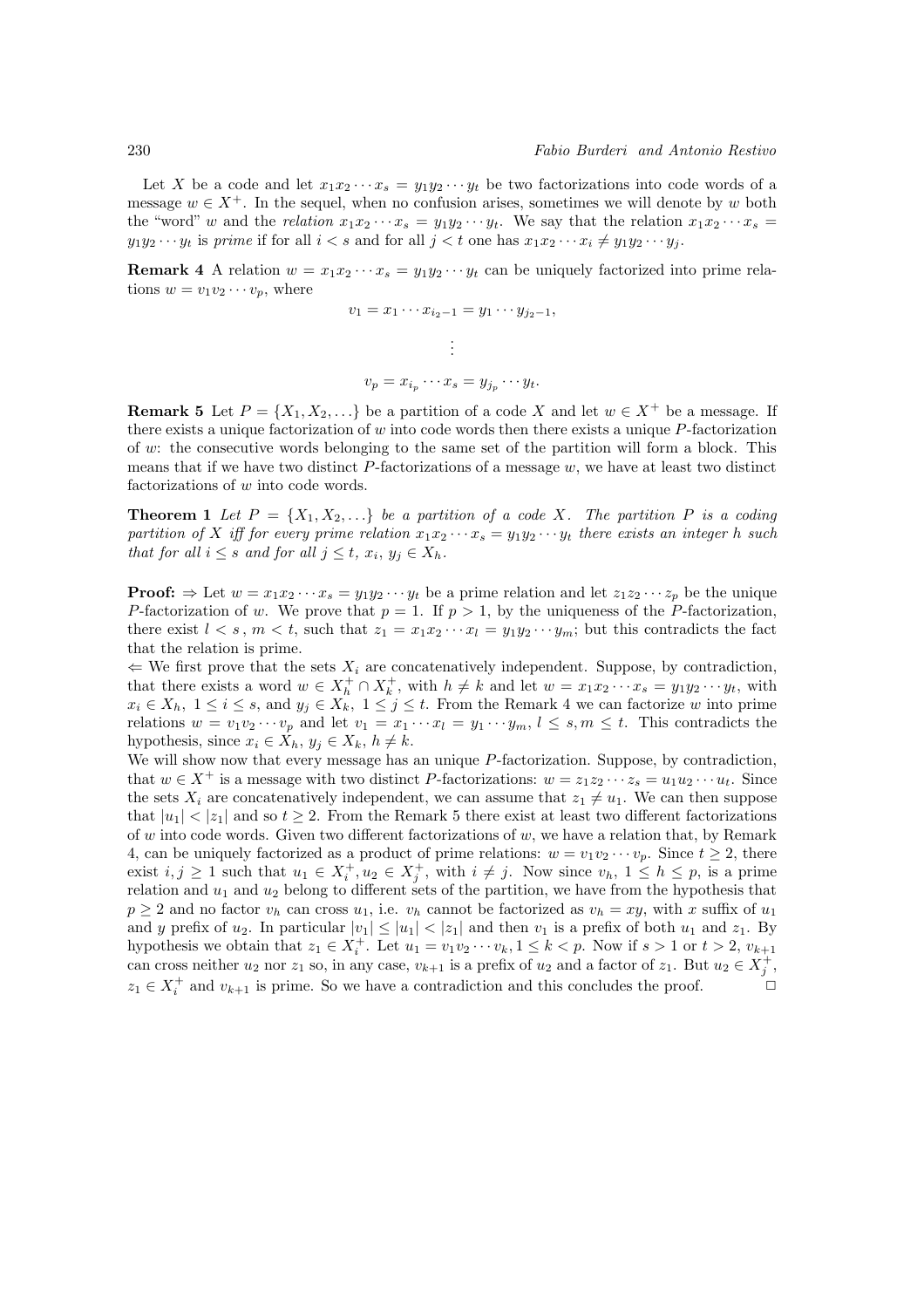The partition  $P = \{X_1, X_2, \ldots\}$  of X is called trivial if  $|P| = 1$ . It is called the *discrete* partition if  $|X_i| = 1$  for  $i \geq 1$ .

**Remark 6** The trivial partition is a coding partition. Moreover  $X$  is a  $UD$  code if and only if the discrete partition of  $X$  is a coding partition. In this sense the notion of coding partition generalizes to the partitions of a set the notion of UD code.

Given a partition  $P = \{X_1, X_2, \ldots\}$  of a code X, a subset  $Y \subseteq X$  is a cross-section of P, if  $|Y \cap X_i| = 1$ , for  $i \geq 1$ .

**Theorem 2** If P is a coding partition of X, then any cross-section Y of P is a UD code.

**Proof:** Let  $Y \subseteq X$  be a cross section of  $P = \{X_1, X_2, \ldots\}$  and let  $Y = \{y_1, y_2, \ldots\}$ . Assume that Y is not UD, then there exists a word  $w \in Y^+$  with two distinct factorizations  $w = y_1 y_2 \cdots y_s =$  $y'_1y'_2\cdots y'_t$ ,  $y_i, y'_j \in Y$  for  $1 \le i \le s$ ,  $1 \le j \le t$  and we can assume that  $y_1 \neq y'_1$ . Of course  $w \in X^+$  but these factorizations may be not P-factorizations because it's possible that  $y_i = y_{i+1}$ for some  $1 \leq i \leq s-1$  or  $y'_{j} = y'_{j+1}$  for some  $1 \leq j \leq t-1$ . We obtain a P-factorizations if we turn the repetitions in a block, but we obtain two distinct  $P$ -factorizations: indeed, since  $y_1 \neq y_1'$  and Y is a cross section, the first blocks are different. Since P is, by hypothesis, a coding partition, we have a contradiction and so Y must be a  $UD$  code.

Remark 7 The converse of previous proposition does not hold in general, i.e. there exist noncoding partitions  $P$  of a code  $X$ , such that all the cross-sections of  $P$  are  $UD$  codes. This is shown by the partition in the Examples 2. As a consequence, in order to decide whether a partition P of a finite code X is coding, it does not suffice to test whether all cross-sections of  $P$  are  $UD$ codes. An algorithm to decide whether a partition is coding will be given in the next section.

Recall that there is a natural order between the partitions of a set X: if  $P_1$  and  $P_2$  are two partitions of X,  $P_1 \leq P_2$  if the elements of  $P_1$  are unions of elements of  $P_2$ .

**Theorem 3** The set of the coding partitions of a code  $X$  is a complete lattice.

**Proof:** Let  $\mathcal{L}(X)$  the set of all coding partitions of a set X and let  $\mathcal{F} = \{P_i | P_i \in \mathcal{L}(X), i \in I\}$ be a family of coding partitions of  $X$ . Since the partitions of a set form a complete lattice, it is sufficient to prove that both the meet  $M = \bigwedge_{i \geq 1} P_i$  and the join  $J = \bigvee_{i \geq 1} P_i$  belong to  $\mathcal{L}(X)$ . Let  $x_1x_2 \cdots x_s = x_{s+1}x_{s+2} \cdots x_t$  be a prime relation between code words and let  $S = \{x_1, x_2, \ldots, x_t\}.$ By Theorem 1 there exists  $X_{h_i} \in P_i$ , such that  $S \subseteq X_{h_i}$ ,  $\forall i \in I$ . Since  $M \leq P_i$   $\forall i \in I$ , there exists  $X_k \in M$  such that  $S \subseteq X_k$ ; from another hand since J is the least upper bound there exists  $X_l \in J$  such that  $S \subseteq X_l$  so, by the same theorem, we obtain the thesis.

 $\Box$ 

As a consequence of previous theorem, given a code  $X$ , we can define the finest coding partition P of X. It is called the *characteristic* partition of X and it is denoted by  $P(X)$ .

Then, as remarked before, X is a  $UD$  code if and only if  $P(X)$  is the discrete partition. The opposite extremal case gives rise to the next definition.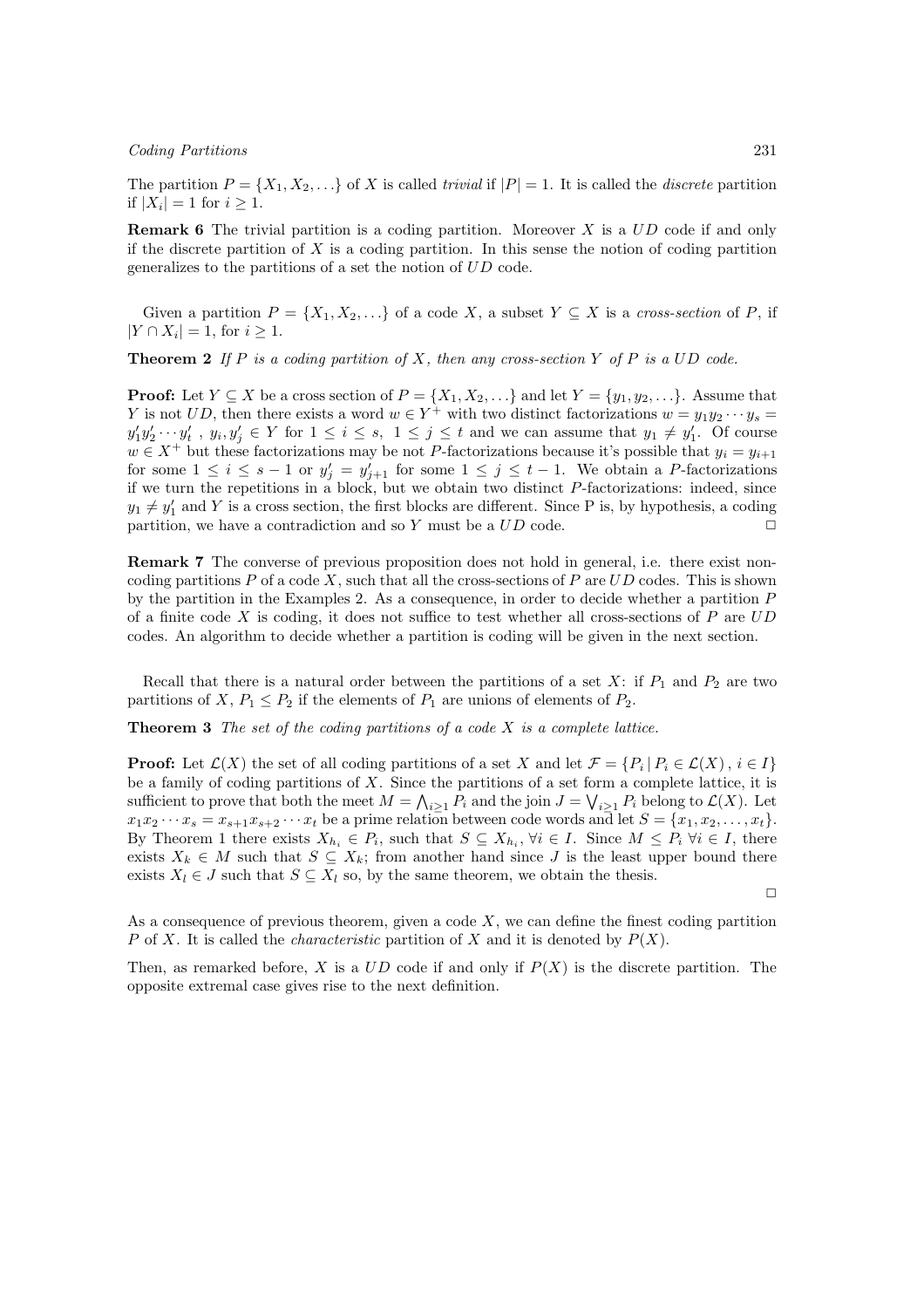A code X is called *ambiguous* if it is not UD. It is called *totally ambiguous* if  $|X| > 1$  and  $P(X)$ is the trivial partition.

The code  $X = \{01, 10, 1\}$  is totally ambiguous, as the reader can easily verify using Theorem 1.

Remark 8 In [11], Weber and Head introduced the notion of numerically decipherable code: a code X is numerically decipherable  $(ND)$  if any two factorizations in code words of each message over  $X$  involve the same number of words. In the same paper the authors introduced the notion of homophonic partition of ND codes. The notion of coding partition is here introduced for any code, i.e. for an arbitrary set  $X$  of words, and differs from that of homophonic partition even in the case when X is a ND code. Indeed in [11] the authors show that  $\{\{0, 10, 101\}, \{111\}\}\$ the *finest homophonic partition* of the ND code  $X = \{x_1, x_2, x_3, x_4\} = \{0, 10, 101, 111\}$ . Since  $x_2x_4x_2 = x_3x_4x_1$  is a prime relation, we have, according to Theorem 1, that  $P(X)$  is the trivial partition.

A less trivial example of totally ambiguous code is the code

$$
X = \{000, 0010, 001, 10, 1\},\
$$

that we will study in an example of the next section.

**Theorem 4** Let  $P(X) = \{X_1, X_2, \ldots\}$  be the characteristic partition of a code X. If  $|X_i| > 1$ for some  $i \geq 1$ , then  $X_i$  is a totally ambiguous code.

**Proof:** Suppose, without loss of generality, that  $|X_1| > 1$ . Suppose, by contradiction, that  $X_1$  is not totally ambiguous, and let  $P(X_1) = \{Y_1, Y_2, \ldots\}$  be the characteristic partition of  $X_1$ , with  $|P(X_1)| \geq 2$ . If we consider now  $P' = \{Y_1, Y_2, \ldots, X_2, \ldots\}$ , this is a coding partition of X with  $P(X) < P'$ . Since this contradicts the definition of  $P(X)$ ,  $X_1$  must be totally ambiguous.  $\Box$ 

The property that any proper subset Y of an ambiguous code X is a  $UD$  code, is related to the property of X to be totally ambiguous, as we can see from the next proposition.

**Theorem 5** Let X be a code such that all proper subsets Y of X are UD codes. Then either X is a UD code or it is totally ambiguous.

**Proof:** Let X be a non UD code. Let  $P(X) = \{X_1, X_2, ...\}$  be the characteristic partition of X and suppose, by contradiction, that X is not totally ambiguous. Then  $|P(X)| \geq 2$  and since X is not UD, there exists a  $X_i$ ,  $i \geq 1$  such that  $|X_i| > 1$ . We have that  $X_i \subsetneq X$  and that, by Theorem 4, it is totally ambiguous. This contradicts the hypothesis.  $\Box$ 

The converse implication does not hold in general, as shown by the last example just given above: it is totally ambiguous, but its proper subset  $\{000, 001, 10, 1\}$  is not a  $UD$  code.

Let X be a code and let  $P(X)$  be the characteristic partition of X. Let  $X_0$  be the union of all classes of  $P(X)$  having only one element, i.e. of all classes  $Z \in P(X)$  such that  $|Z| = 1$ . The code  $X_0$  is a UD code and is called the unambiguous component of X. From  $P(X)$  one then derives another partition of X

$$
P_C(X) = \{X_0, X_1, \ldots\},\
$$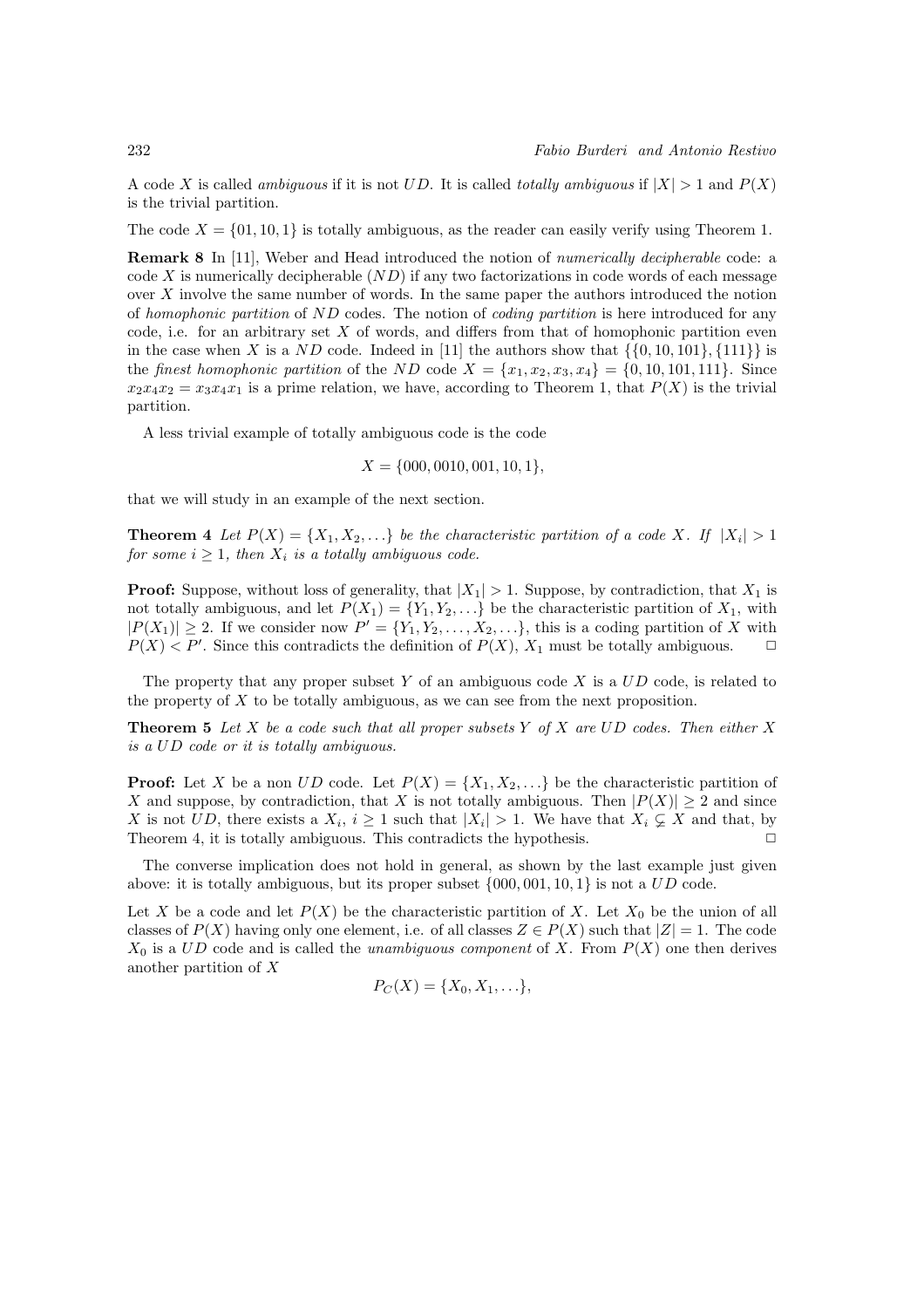where  $|X_i| > 1$ , for  $i \ge 1$ . The sets  $X_i$ , with  $i \ge 1$ , are, by Theorem 4, totally ambiguous. They are called the *totally ambiguous components* of X. The partition  $P_C(X)$  is called the *canonical* partition of X: it defines a *canonical decomposition* of a code X in at most one unambiguous component and a (possibly empty) set of totally ambiguous components. Roughly speaking, if a code X is not  $UD$ , then its canonical decomposition, on one hand separates the unambiguous component of the code (if any), and, on the other, localizes the ambiguities inside the totally ambiguous components of the code. If, on the contrary,  $X$  is  $UD$ , then its canonical decomposition contains only the unambiguous component  $X_0$ .

## 3 Computing the canonical partition of a finite code

In this section we present an algorithm that computes the canonical partition of a finite code. The algorithm is very close to the Sardinas-Patterson algorithm testing whether a code is UD and to its variations like *domino graph* and *simplified domino graph* (see [6, 5]). Informally, like in Sardinas-Patterson algorithm, at each step we construct a set of suffixes of code words by comparing the code words with the suffixes constructed in the previous step. Here, in addition, for each new suffix u generated by the procedure, we record in a set  $S$  (associated to the suffix  $u$ ) the set of indices of code words involved in the generation of such a suffix. We then construct a sequence of sets, whose elements are pairs of the form  $(u, S)$ , where u is a suffix of code words and S is a set of indices corresponding to the code words.

Let  $X = \{x_1, x_2, \ldots, x_k\}$  be a finite code. We construct a sequence  $(U_i)_{i \geq 1}$ , where each  $U_i$  is a set of pairs of the form  $(u, S)$ , with  $u \in A^*$  and  $S \subseteq \{1, 2, \ldots, k\}$ . The sequence  $(U_i)_{i \geq 1}$  is defined inductively as follows:

$$
U_1 = \{(u, \{i, j\}) | x_i u = x_j, 1 \le i, j \le k, i \ne j, u \in A^+\},\
$$

and, for  $n \geq 1$ ,

$$
U_{n+1} = \{(z, S \cup \{i\}) | x_i z = u \text{ or } u z = x_i, \ (u, S) \in U_n, u \neq \varepsilon, \ 1 \le i \le k\},\
$$

Consider now the family of subsets of the set  $\{1, 2, \ldots, k\}$ 

$$
\mathcal{T}_X = \{ S | (\varepsilon, S) \in U_i, i > 1 \},\
$$

and denote by  $S_X$  the set

$$
S_X = \bigcup_{S \in \mathcal{T}_X} S \subseteq \{1, 2, \dots, k\}.
$$

Let  $\tau$  be the transitive closure of the relation  $\sim$  defined in the set  $S_X$  as follows:

$$
r \backsim t \ \Leftrightarrow \ r, t \in S, \ \ S \in \mathcal{T}_X.
$$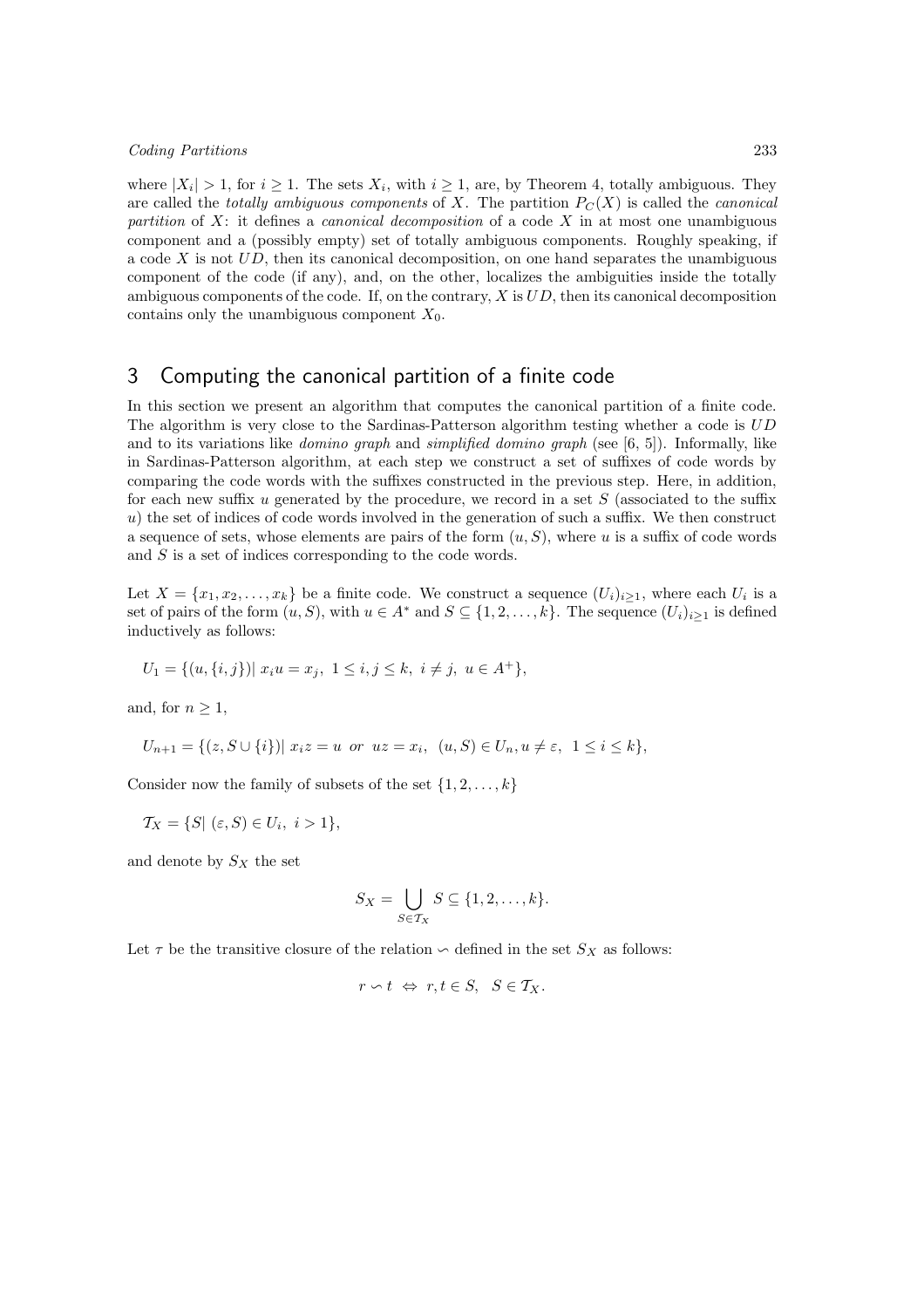Set  $R_0 = \{1, 2, \ldots, k\} \setminus S_X$  and let  $R_1, R_2, \ldots, R_n$  be the equivalence classes of  $\tau$  in  $S_X$ . It is obvious that  $\{R_0, R_1, \ldots, R_n\}$  defines a partition of the set  $\{1, 2, \ldots, k\}$ . Such a partition induces, in turns, a partition on the set  $X = \{x_1, x_2, \ldots, x_k\}: X_i = \{x_j \in X \mid j \in R_i\}, i = 0, 1, \ldots, n$ . We denote this partition produced by the algorithm, by  $\mathcal{R}(X)$ .

**Remark 9** Since  $|X| = k$ , the elements of  $U_i$ 's are pairs composed by a suffix of words in X and a subset of  $\{1, 2, \ldots, k\}$ . Then the set of different elements in the sequence  $(U_i)_{i\geq 1}$  is finite. As a consequence, the partition  $\mathcal{R}(X)$  can be effectively constructed.

**Theorem 6** The partition  $\mathcal{R}(X)$  is the canonical partition of the code X.

**Proof:** Let  $P_0 = \{\{x_j\} : j \in R_0\}$  and let  $P(X) = P_0 \cup \{X_1, X_2, \ldots, X_n\}$ . By construction  $P(X)$ is a partition of X. Moreover for every prime relation  $v = x_1x_2 \cdots x_s = x_{s+1}x_{s+2} \cdots x_t$  the algorithm finds the pair  $(\varepsilon, S)$ , where  $S = \{1, 2, \ldots t\}$  and, starting from S, the algorithm creates the set of code words  $X_h$ . By construction we have that  $x_i \in X_h$ ,  $1 \leq i \leq t$  and so, because of Theorem 1,  $P(X)$  is a coding partition. It is left to the reader to convince himself that  $P(X)$  is the characteristic partition of X so that  $\mathcal{R}(X)$  become the canonical partition of the code X.  $\Box$ 

**Corollary 7** Let  $P = \{X_1, X_2, \ldots, X_n\}$  be a partition of a finite code X. There is an algorithm to decide whether P is a coding partition.

**Proof:** Using the algorithm we find the canonical partition of X, and we test after if  $P \leq P<sub>C</sub>(X)$ just verifying if the classes of  $P$  are unions of classes of  $P_C(X)$ .

**Example 3** Consider the code  $X = \{x_1, x_2, x_3, x_4, x_5, x_6, x_7\}$  $\{00, 0010, 1000, 11, 1111, 010, 011\}.$ 

 $U_1 = \{(10, \{1, 2\}), (11, \{4, 5\})\},\$  $U_2 = \{(\epsilon, \{4, 5\}), (00, \{1, 2, 3\}), (11, \{4, 5\})\},\$  $U_3 = \{(\varepsilon, \{1, 2, 3\}), (\varepsilon, \{4, 5\}), (10, \{1, 2, 3\}), (11, \{4, 5\})\},\$  $U_4 = U_2$ .

So we have:  $R_0 = \{6, 7\}, R_1 = \{1, 2, 3\}, R_2 = \{4, 5\}.$  Then  $X_0 = \{010, 011\},$  $X_1 = \{00, 0010, 1000\}, X_2 = \{11, 111\}$  and  $P_C(X) = \{X_0, X_1, X_2\}$  is the canonical partition of X.

**Example 4** Consider the code  $X = \{000, 0010, 001, 10, 1\}$ . Set:

$$
x_1 = 000
$$
,  $x_2 = 0010$ ,  $x_3 = 001$ ,  $x_4 = 10$ ,  $x_5 = 1$ .

We construct the sequence:

 $U_1 = \{(0, \{2, 3\}), (0, \{4, 5\})\},\$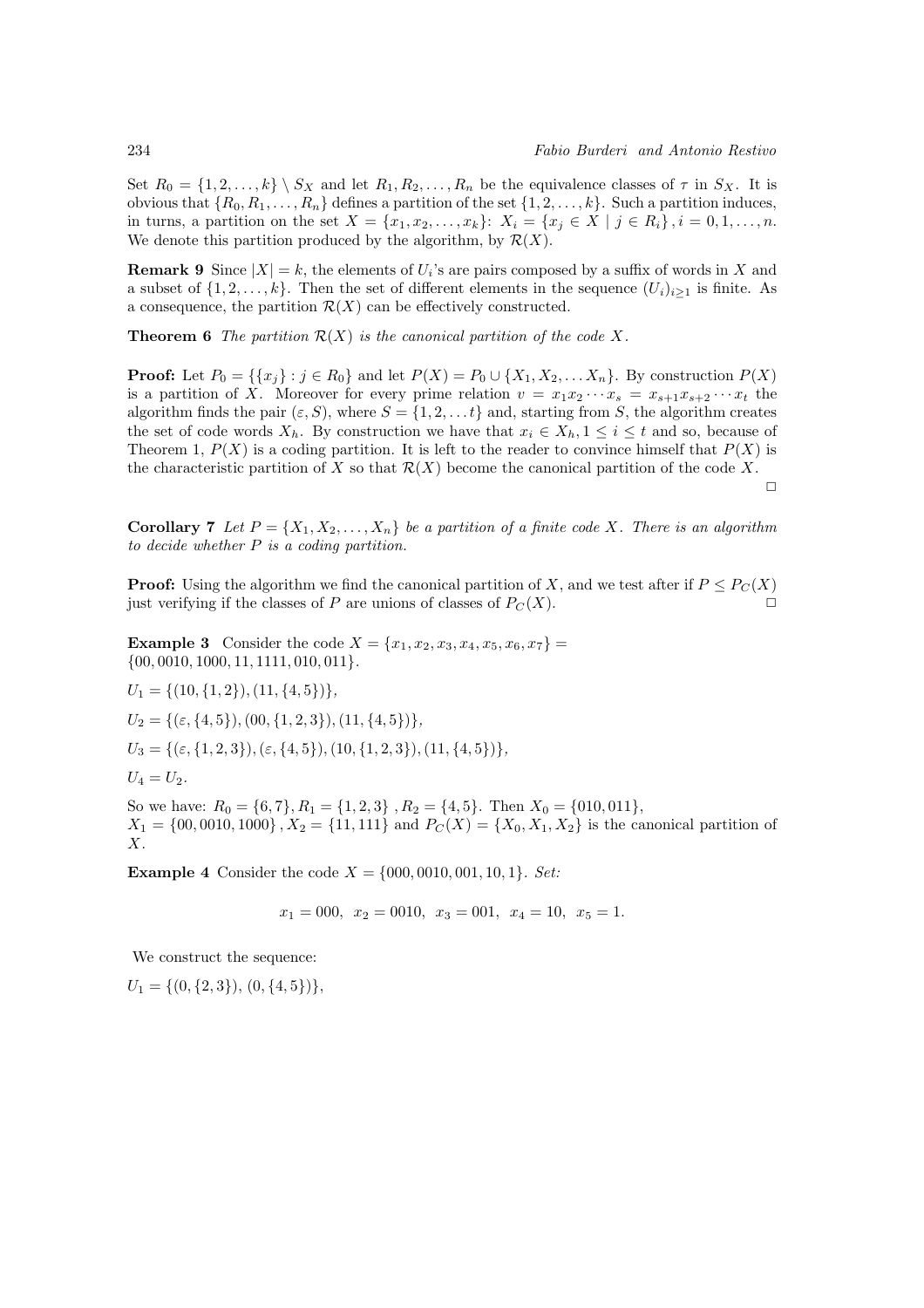$U_2 = \{(00, \{1, 2, 3\}), (00, \{1, 4, 5\}), (01, \{2, 3\}), (01, \{3, 4, 5\}),$  $(010, \{2,3\}), (010, \{2,4,5\})$ ,  $U_3 = \{(0, \{1, 2, 3\}), (0, \{1, 4, 5\}), (1, \{1, 2, 3\}), (1, \{1, 3, 4, 5\}), (10, \{1, 2, 3\}),$  $(10, \{1, 2, 4, 5\})$ ,  $U_4 = \{(\varepsilon, \{1, 2, 3, 4\}), (\varepsilon, \{1, 2, 3, 5\}), (\varepsilon, \{1, 2, 4, 5\}), (\varepsilon, \{1, 3, 4, 5\}),\$  $(0, \{1, 2, 3, 4\}), (0, \{1, 2, 3, 5\}), (0, \{1, 2, 4, 5\}), (0, \{1, 3, 4, 5\}), (00, \{1, 2, 3\}),$  $(00, \{1, 4, 5\}), (01, \{1, 2, 3\}), (01, \{1, 3, 4, 5\}), (010, \{1, 2, 3\}), (010, \{1, 2, 4, 5\})\},$ 

We claim that, in this case, we can stop the computation. Indeed since  $U_4$  contains the pairs  $(\varepsilon, \{1, 2, 3, 4\}), (\varepsilon, \{1, 2, 3, 5\}), (\varepsilon, \{1, 2, 4, 5\}), (\varepsilon, \{1, 3, 4, 5\})$ , it follows that  $S_X = \{1, 2, 3, 4, 5\}$ and that the partition corresponding to the equivalence  $\tau$  is composed by only one class. Then the canonical partition of  $X$  is the trivial partition and then  $X$  is totally ambiguous.

## 4 The rational case

If a code  $X$  is infinite, one can have partitions having an infinite number of classes and, moreover, each class can contain infinitely many elements. In this section we consider first partitions having a finite number of classes and such that each class is a rational set. So we have a concatenatively independent partition

$$
P = \{X_1, X_2, \ldots, X_n\}
$$

such that each  $X_i$  is a rational set. In order to give an algorithm to decide whether a partition is a coding partition, we need some preliminary definitions and results from the theory of rational *relations*. Let us recall that a rational relation  $\rho : A^* \to B^*$  is a mapping from  $A^*$  into the set  $2^{B^*}$  of the subsets of  $B^*$  such that the graph

$$
G(\rho) = \{(u, v) \in A^* \times B^* | v \in \rho(u)\}
$$

is a rational subset of the product monoid  $A^* \times B^*$ .

M. Nivat has given the following characterization of a rational relation (see [4]).

**Theorem 8** Let  $\rho: A^* \to B^*$  be a relation. Then  $\rho$  is a rational relation iff there exist a new finite alphabet  $\Sigma$ , two alphabetic morphisms  $\alpha : \Sigma^* \to A^*$  and  $\beta : \Sigma^* \to B^*$ , and a rational subset K of  $\Sigma^*$  such that

$$
G(\rho) = \{(\alpha(v), \beta(v)) | v \in K\}.
$$

Come now back to the partition  $P = \{X_1, X_2, \ldots, X_n\}$ , where each  $X_i$  is a rational set over the alphabet A. Let  $A_1, A_2, \ldots, A_n$  be n disjoint copies of the alphabet A, and set  $\Sigma = \bigcup_{i=1}^n A_i$ . Let  $\alpha_i : A_i \to A$  be the bijection of  $A_i$  and  $A$ , for  $i = 1, 2, ..., n$  and let  $\alpha : \Sigma^* \to A^*$  be the extension of the  $\alpha_i$  to  $\Sigma^*$ :  $\alpha|_{A_i} = \alpha_i$  for  $i = 1, 2, ..., n$ . Set

$$
K = (\bigcup_{i=1}^{n} K_i)^* \subseteq \Sigma^*,
$$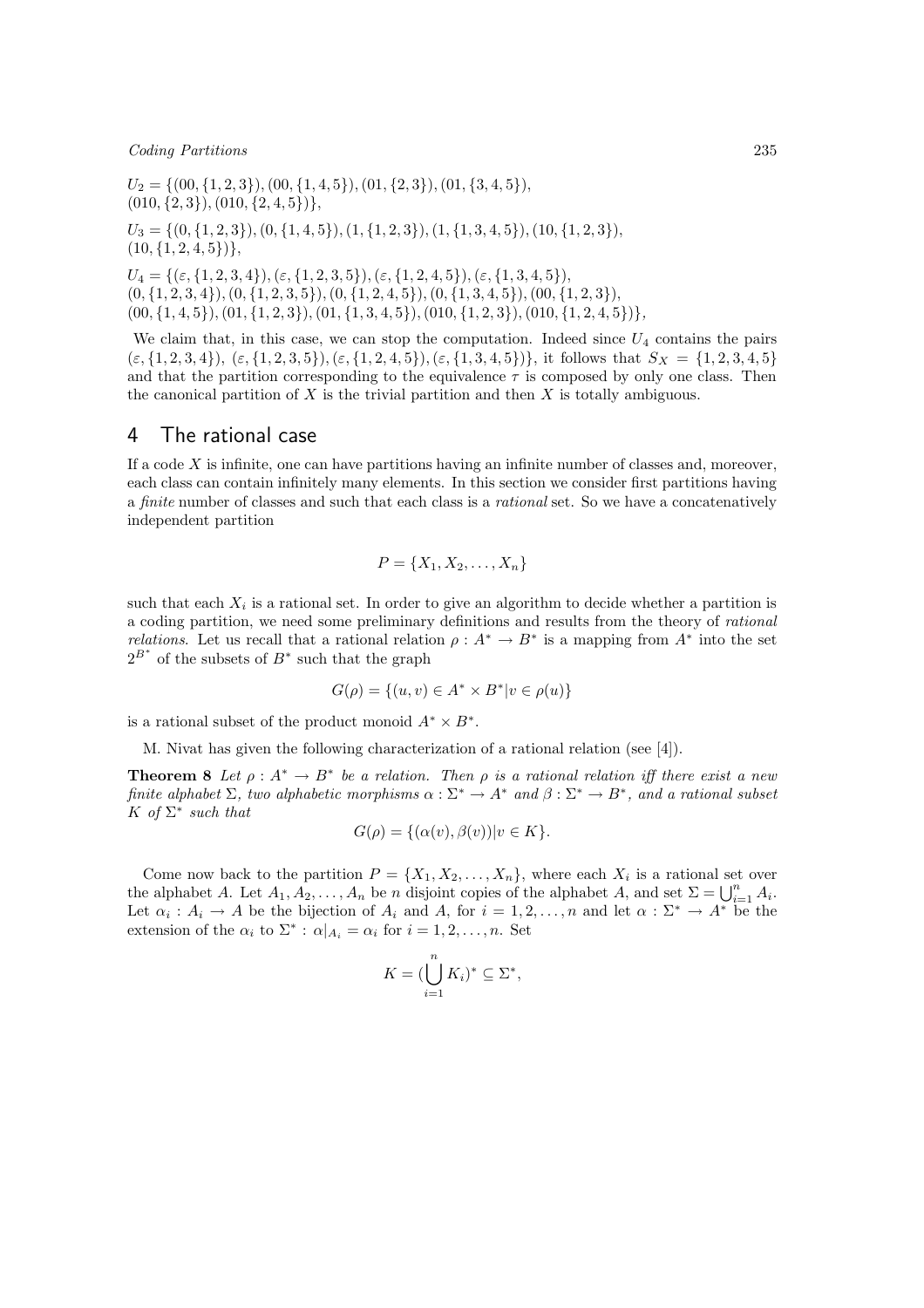where  $K_i = \alpha_i^{-1}(X_i)$ .

Consider now another alphabet  $B = \{b_1, b_2, \ldots, b_n\}$  and the alphabetic morphism  $\beta : \Sigma^* \to B^*$ defined as follows:

$$
\beta(a) = b_i \Leftrightarrow a \in A_i.
$$

Let  $\rho(P)$ :  $A^* \to B^*$  be the relation defined by the following graph

$$
G(\rho(P)) = \{ (\alpha(v), \beta(v)) | v \in K \}.
$$

By the theorem of Nivat,  $\rho(P)$  is a rational relation.

Let us now recall that a relation  $\rho : A^* \to B^*$  is a function if  $|\rho(u)| = 1$  for all words  $u \in A^*$ . The main result of this section is the following theorem.

**Theorem 9** A partition P is a coding partition iff  $\rho(P)$  is a function.

**Proof:** Let  $\rho = \rho(P)$ . From the definition of  $\rho$  we see that there is a bijection between the set of the P-factorizations of a word  $w \in X^+$  and the set of the words  $v \in K$  such that  $\alpha(v) = w$ . Moreover since  $\beta$  is injective, P is a coding partition if and only if for each word  $w \in X^+$ ,  $|\{\beta(v) : v \in K, \alpha(v) = w\}| = 1$ , that is if and only if  $\rho$  is a function.

In [9] M. P. Schutzenberger proved that it is decidable whether a rational relation is a function. As a consequence, we obtain the following corollary of the previous theorem.

**Corollary 10** Given a partition  $P = \{X_1, X_2, \ldots, X_n\}$  such that  $X_i$ , for  $i = 1, 2, \ldots, n$ , is a rational set, then it is decidable whether  $P$  is a coding partition.

Let us now consider the (more difficult) problem to determine the *canonical* partition of a rational code  $X$ . If the canonical partition has infinitely many classes, it is not clear what means to compute such a partition. Remark that the *characteristic* partition of a rational code  $X$  may have infinitely many classes. Consider, for instance, an infinite  $UD$  code X: the characteristic partition coincides with the discrete partition, i.e. each class contains only one element and there exist infinitely many classes. However, in such a case, the canonical partition is the trivial partition, composed by only one class. In all examples of rational codes that we know, the number of classes of the canonical partition is always finite and each class is a rational set. So we formulate the following conjecture.

CONJECTURE : If X is rational, the number of classes of  $P<sub>C</sub>(X)$  is finite and each class of  $P_C(X)$  is a rational set.

If the conjecture is true, the restrictive conditions considered in this section are not actually a restriction, but correspond to the general case.

Remark further that, if X is not rational, then  $P_C(X)$  can have infinitely many classes, as shown by the following example.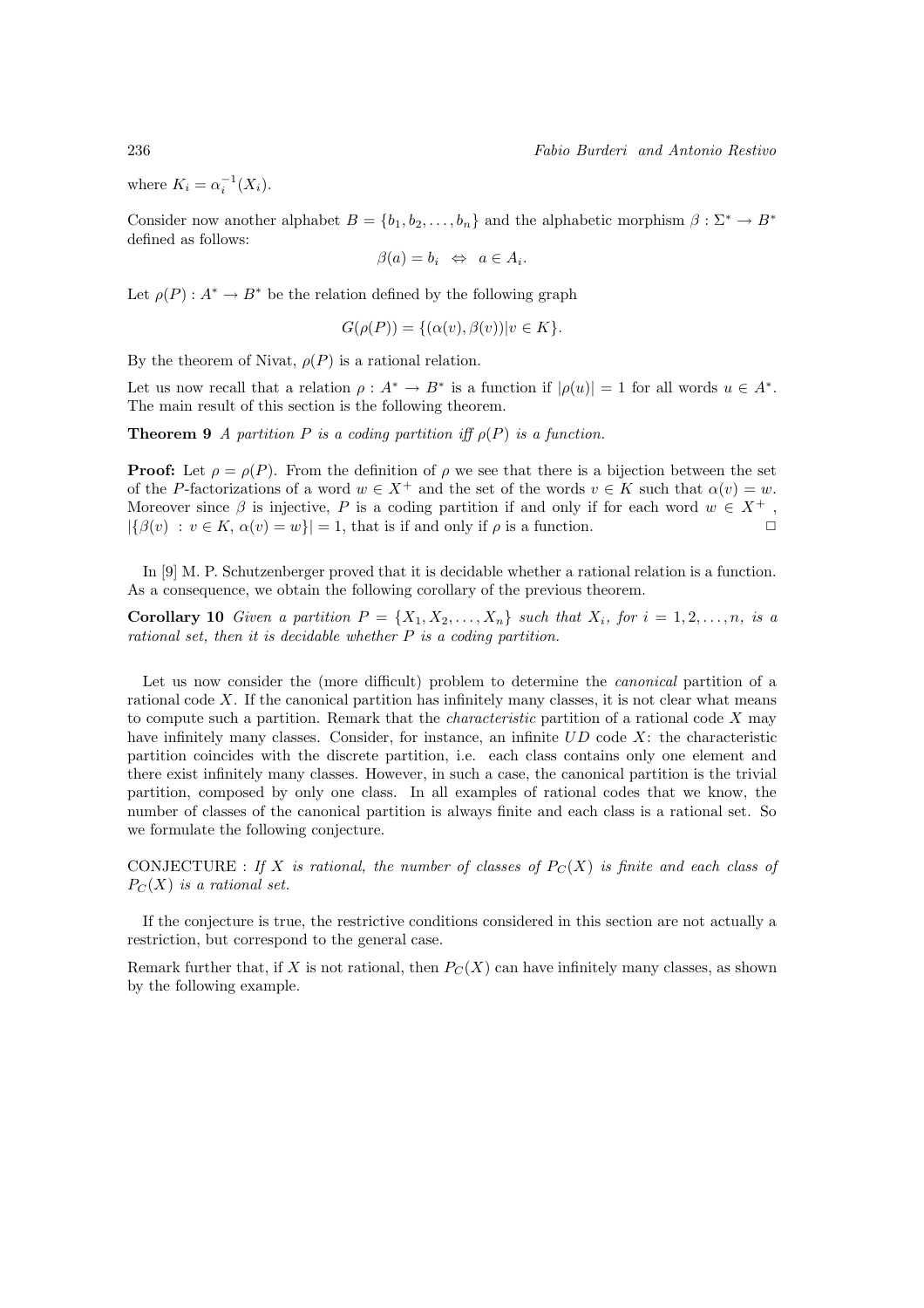Example 5 Consider the code

$$
X = \{(a^n b)^2 | n \ge 0\} \cup \{(a^n b)^3 | n \ge 0\}.
$$

It is easy to verify that  $P<sub>C</sub>(X)$  contains infinitely many classes and that any class  $X<sub>i</sub>$  is of the form  $X_i = \{(a^i b)^2, (a^i b)^3\}, i \in \mathbb{N}$ .

# 5 Coding partitions and varieties of codes

The notion of coding partition allows to decompose a code in such a way that the ambiguities are bordered into the single components of the code and a sort of mutual unambiguity holds between its different components. In recent years, conditions of decipherability weaker than  $UD$  have been investigated, formalized in terms of the notion of variety of codes, and a sort of classification of ambiguities of codes has been introduced. It is then interesting to study the relationships between the "type" of ambiguity of the single components in the partition, and that of the whole code.

Let us first briefly introduce the basic definitions and the motivations about the notion of variety of codes. The investigation on decipherability conditions weaker than UD was initiated in [7] by Lempel, who introduced the notion of multiset decipherable (MSD) codes. Here the information of interest is the multiset of code words used in the encoding process so that the order in which transmitted words are received is immaterial. In a more formal way, a code  $X$  is a MSD code if the equality

$$
x_1x_2\cdots x_n=y_1y_2\cdots y_m,
$$

with  $x_1, x_2, \ldots, x_n, y_1, y_2, \ldots, y_m \in X$ , implies the equality of the two multisets  $\{x_1, x_2, \ldots, x_n\}$ and  $\{y_1, y_2, \ldots, y_m\}.$ 

In [5] Guzmán considers also the notion of set decipherable  $(SD)$  codes. In this case the original message is recovered up to commutativity and actual count of occurrences, i.e. two factorizations of the same message yield the same set of code words. Denote by  $\mathcal{UD}, \mathcal{MSD}$  and  $\mathcal{SD}$  the classes of UD, MSD and SD codes, respectively. It is clear that

$$
\mathcal{UD} \subseteq \mathcal{MSD} \subseteq \mathcal{SD}
$$

and has been shown that the two inclusions are strict.

In the same paper  $[5]$  Guzmán introduces a very general concept of decipherability using varieties of monoids. Unique decipherability, multiset decipherability and set decipherability then appear as very special cases of such general concept.

Let X be a code and let M be a monoid. We say that X is *decipherable* in M if every map  $f: X \to M$  extends to a (unique) homomorphism  $f: X^* \to M$ .

Let K be a class of codes and V a class of monoids. We denote by  $\mathcal{M}(\mathcal{K})$  the class of all momoids in which every  $X \in \mathcal{K}$  is decipherable. Conversely,  $\mathcal{C}(\mathcal{V})$  represents the class of all codes decipherable in every  $\mathcal{M} \in \mathcal{V}$ .

A variety of codes is a class of codes K such that  $\mathcal{C}(\mathcal{M}(\mathcal{K})) = \mathcal{K}$ .

The following holds (see [5]):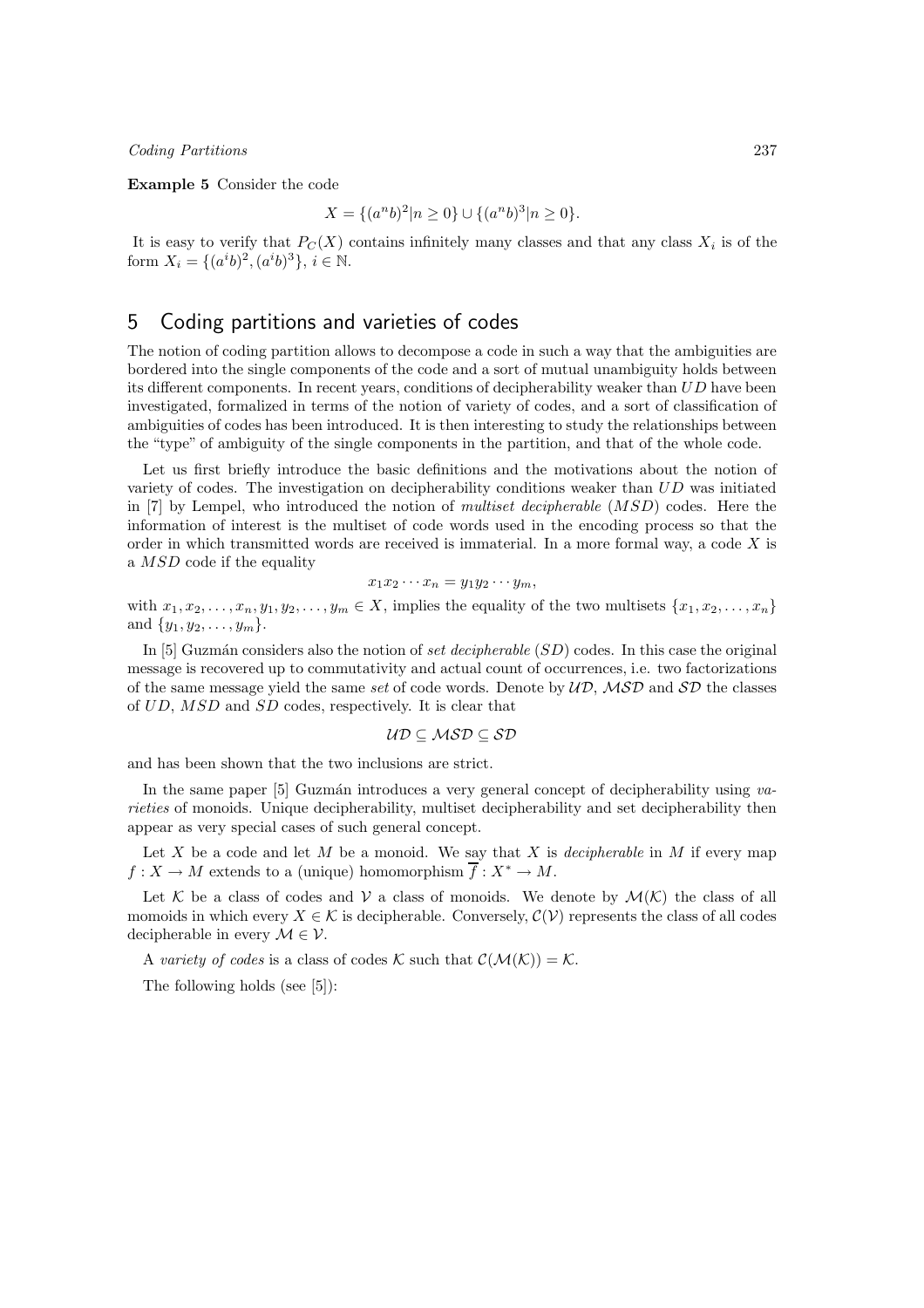- $\mathcal{UD}$  is a variety of codes corresponding to the variety of all monoids.
- MSD is a variety of codes corresponding to the variety of commutative monoids.
- SD is a variety of codes corresponding to the variety of semilattices i.e. the variety of commutative monoids that are idempotent.

The varieties of codes have been investigated from different points of view. In particular, the papers [5] (see also [11]) studies the problem to decide whether a code belongs to a given variety. In [2] the authors study the problem to characterize those varieties of codes where the Kraft inequality is satisfied.

Let us now come back to partitions. Let  $P = \{X_1, X_2, \ldots\}$  be a partition of a code X. We are interested to investigate whether there is some relationship between the varieties corresponding to the classes  $X_i$ 's and the variety corresponding to the code X. The result of this section, that generalizes a result obtained in [2], is given by the following theorem.

**Theorem 11** Let  $P = \{X_1, X_2, ...\}$  be a coding partition of a code X and let K be a variety of codes. If  $X_i \in \mathcal{K}$  for  $i \geq 1$ , then  $X \in \mathcal{K}$ .

**Proof:** Let  $\mathcal N$  be the variety of monoids associate to the variety  $\mathcal K$  of codes. We have to show that for all monoids  $M \in \mathcal{N}$ , X is decipherable in M. Let  $M \in \mathcal{N}$ , and let  $f: X \to M$  be a map from X to M. Denote, for  $i \geq 1$ , by  $g_i$  the restrictions of f to  $X_i : g_i := f|_{X_i}$ . Since  $X_i$ are decipherable in M,  $g_i$  extends to  $\overline{g_i}: X_i^* \to M$ , for  $i \geq 1$ . Let  $w \in X^+$  and suppose that its unique P-factorization is  $w = z_{i_1} z_{i_2} \cdots z_{i_n}$ , where  $z_{i_j} \in X_{i_j}^+$ ,  $i_j \in \{1, 2, \ldots\}$ . Then, putting  $f(w) := \overline{g_{i_1}}(z_{i_1}) \overline{g_{i_2}}(z_{i_2}) \cdots \overline{g_{i_n}}(z_{i_n})$ , we get the unique homomorphism extending f, and so X is decipherable in  $M$ .

Using the fact that the varieties of codes form a complete lattice (see Corollary 1.6 in [5]) we have the next corollary.

**Corollary 12** Let  $P = \{X_1, X_2, \ldots\}$  be a coding partition of a code X and let  $\mathcal{K}_i$  be varieties of codes such that  $X_i \in \mathcal{K}_i$ ,  $i \geq 1$ . Then X belongs to the join  $\bigvee_{i \geq 1} \mathcal{K}_i$ .

Therefore, in particular, if each  $X_i$  is a  $UD$  code, then also X is a  $UD$  code. In the same way, if each  $X_i$  is a  $MSD$  code, then also X is a  $MSD$  code, etc. In a coding partition, the properties of the individual classes are transferred to the whole code.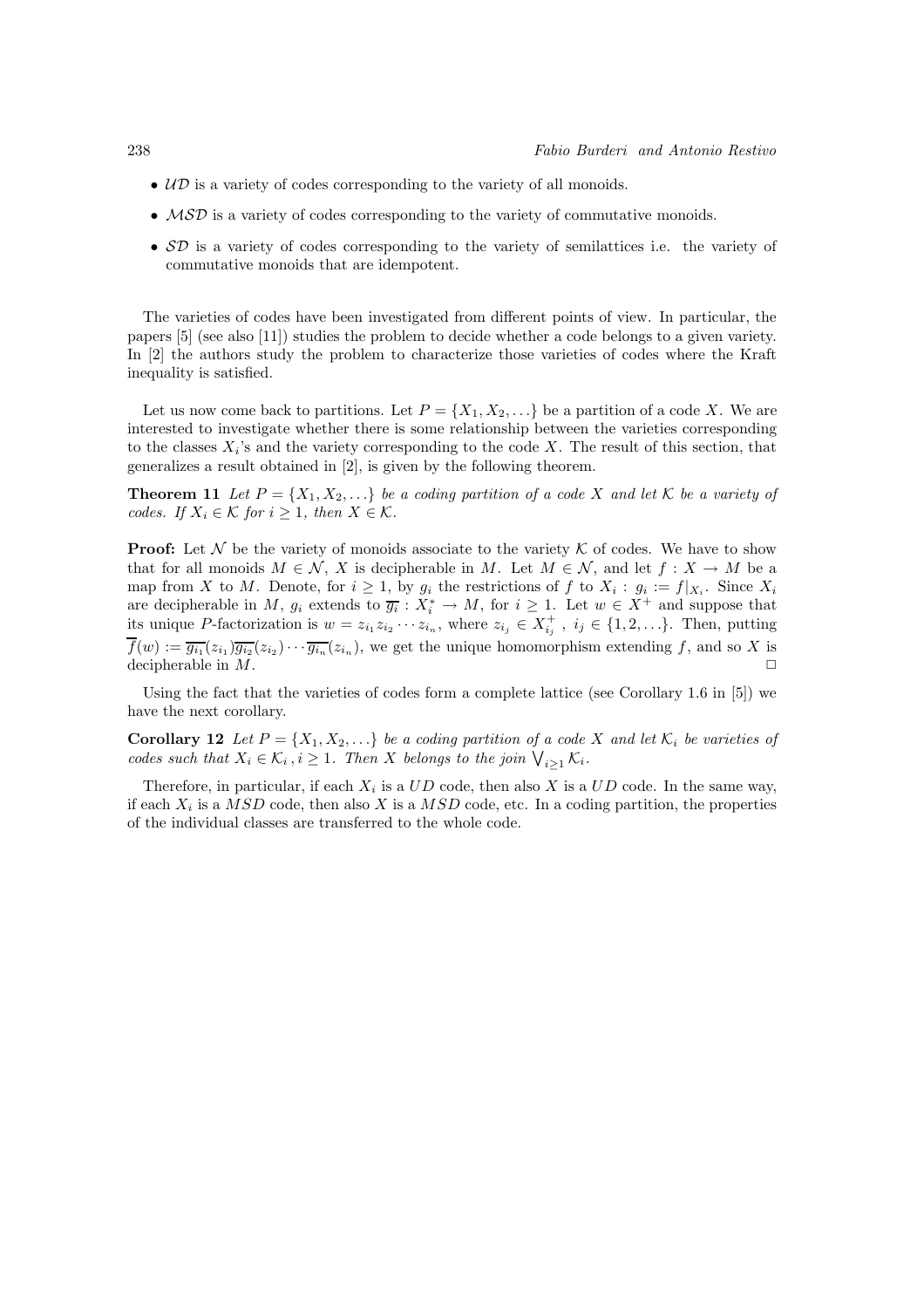## References

- [1] J. Berstel, D. Perrin: The Theory of Codes, Academic Press, New York, 1985.
- [2] F. Burderi, A. Restivo: Varieties of Codes and Kraft Inequality, LNCS 3404, Proceedings of STACS 2005, 545-556.
- [3] C. Del Vigna, V. Berment: Ambiguités irreductibles dans les monoides des mots, Bulletin of the Belgian Mathematical Society, Vol. 10, N.5 2003, 693-706.
- [4] S. Eilenberg: Automata, Languages and Machines, Vol.A, Academic Press, New York, 1974.
- [5] F. Guzmán: Decipherability of codes, Journal of Pure and Applied Algebra 141 (1999) 13-35.
- [6] T. Head, A. Weber: Deciding multiset decipherability, IEEE Trans. Inform. Theory 41 (1995) 291-297.
- [7] A. Lempel: On multiset decipherable codes, IEEE Trans. Inform. Theory 32 (1986) 714-716.
- [8] A. Savelli: On numerically decipherable codes and their homophonic partitions, Information Processing Letters 90 (2004) 103-108.
- [9] M. P. Schutzenberger: Sur les Relations Rationnelles, Lecture Notes in Computer Science, 33 1975.
- [10] A. Restivo: A note on multiset decipherable code, IEEE Trans. Inform. Theory 35 (1989) 662-663.
- [11] A. Weber, T.J. Head: The finest homophonic partition and related code concepts IEEE Trans. Inform. Theory 42 (1996) 1569-1575.